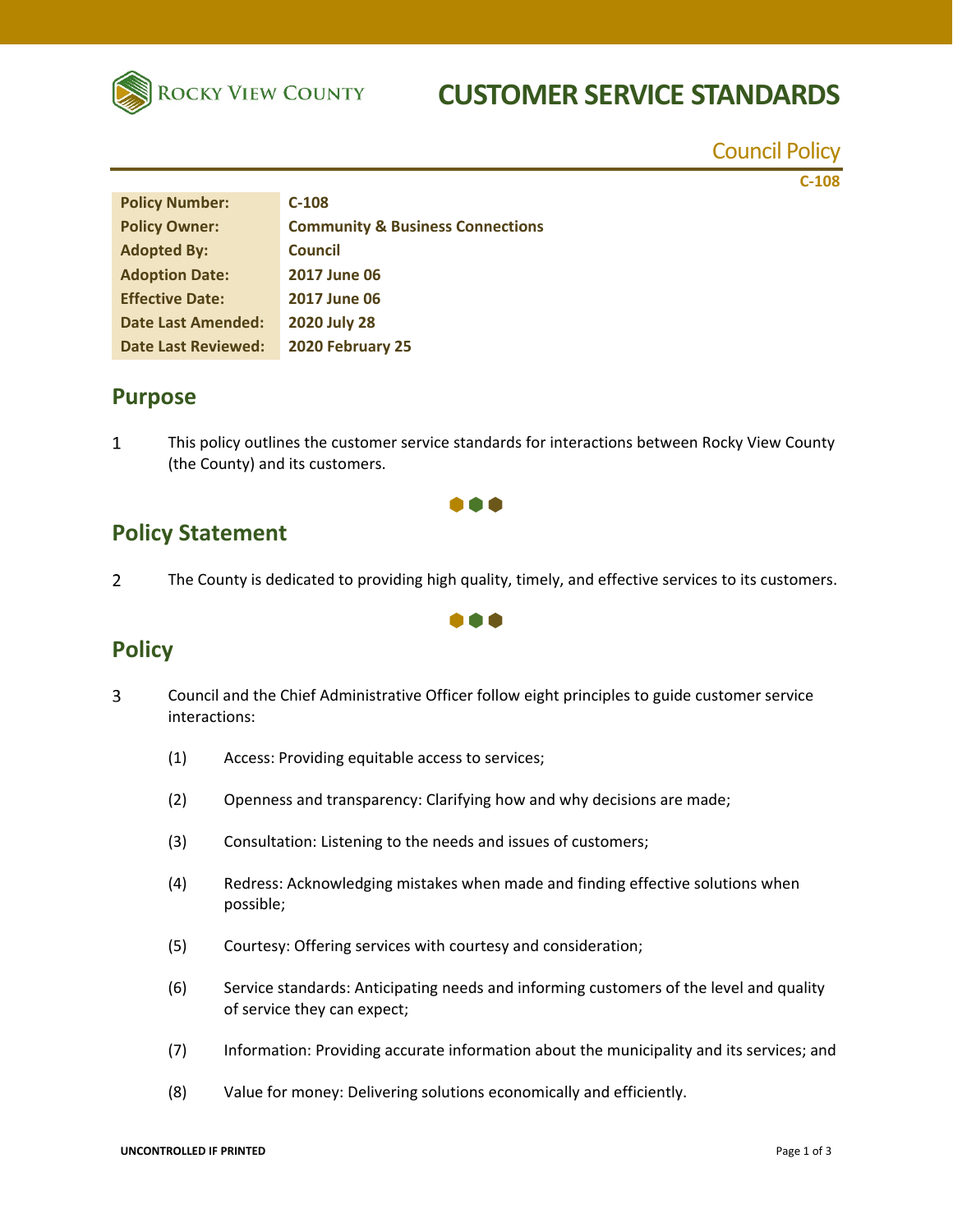

# **CUSTOMER SERVICE STANDARDS**

### Council Policy

**C‐108**

- $\overline{4}$ The Chief Administrative Officer ensures administrative policy exists to support the above principles.
- 5 The Chief Administrative Officer ensures public access to the County Hall from 8:00 a.m. to 4:30 p.m. on weekdays, with the exception of statutory and County-recognized holidays, or in the case of an emergency or public safety issue.

000

 $\bullet\bullet\bullet$ 

# **References**

| <b>Legal Authorities</b>              | N/A                                |
|---------------------------------------|------------------------------------|
| Related Plans, Bylaws, Policies, etc. | • Rocky View County Strategic Plan |
| <b>Related Procedures</b>             | N/A                                |
| Other                                 | N/A                                |

## **Policy History**

| Amendment Date(s) – Amendment<br><b>Description</b>   |  |
|-------------------------------------------------------|--|
| Review Date(s) - Review Outcome<br><b>Description</b> |  |

- 2020 July 28 Council amended to update formatting, definitions, and principles guiding interactions
- 2020 February 25 Minor updates recommended to align with current County practices and standards

#### $\bullet\bullet\bullet$

## **Definitions**

- 6 In this policy:
	- (1) "Chief Administrative Officer" means the Chief Administrative Officer of Rocky View County as defined in the *Municipal Government Act* or their authorized delegate;
	- (2) "Council" means the duly elected Council of Rocky View County;
	- (3) "County" means Rocky View County;
	- (4) "customer" means residents, ratepayers, landowners, and other individuals and businesses who have a relationship or association with Rocky View County;
	- (5) "Rocky View County" means Rocky View County as a municipal corporation and the geographical area within its jurisdictional boundaries, as the context requires; and